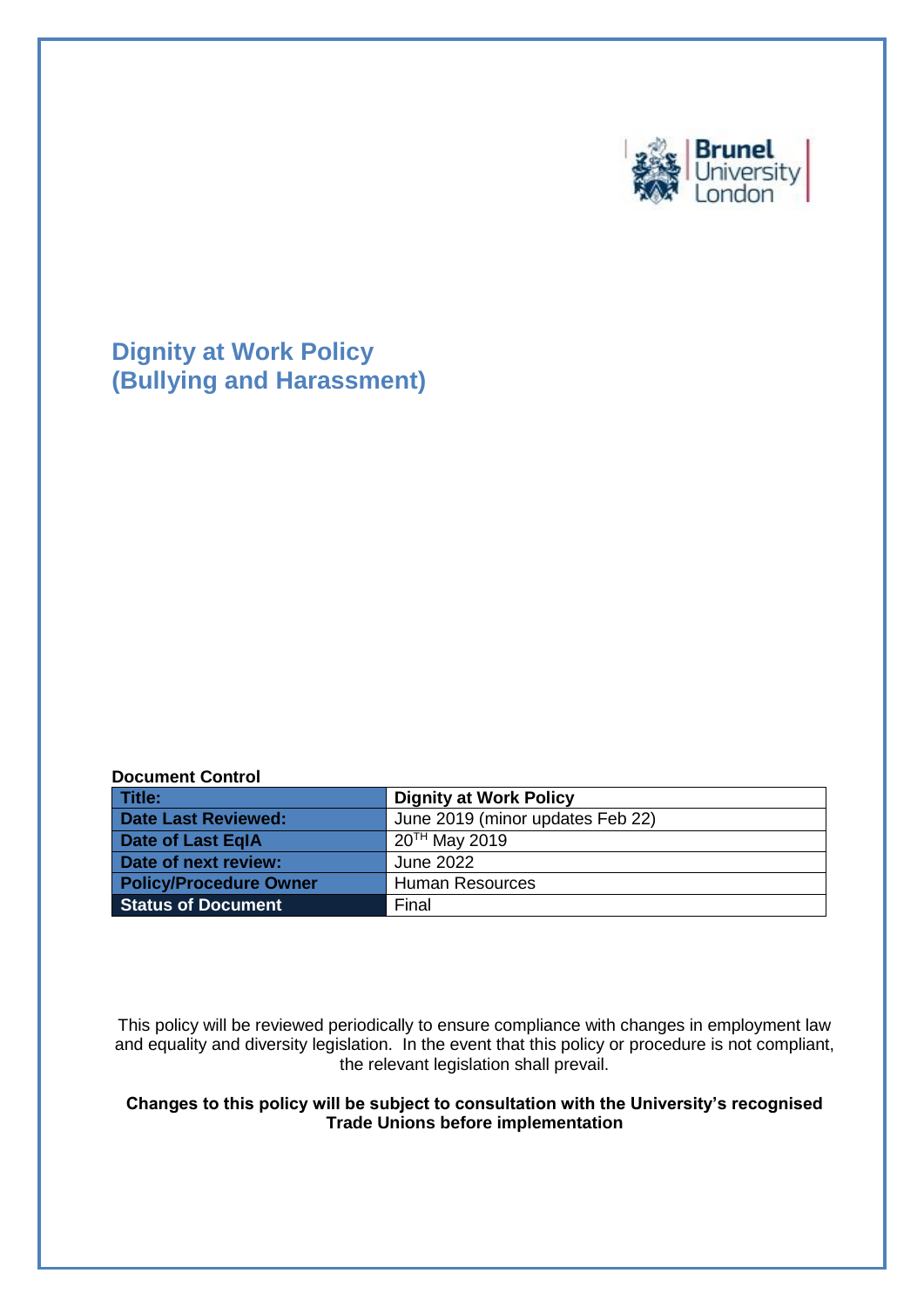| <b>TABLE OF CONTENTS</b>                                 |                                                      | <b>PAGE</b>                               |    |
|----------------------------------------------------------|------------------------------------------------------|-------------------------------------------|----|
| $1_{-}$                                                  | <b>POLICY STATEMENT</b>                              |                                           | 3  |
| 2.                                                       | POLICY AIMS AND OBJECTIVES                           |                                           |    |
| 3.                                                       | <b>SCOPE</b>                                         |                                           |    |
| 4.                                                       | <b>KEY PRINCIPLES</b>                                |                                           |    |
| 5.                                                       | <b>ACCEPTABLE BEHAVIOUR</b>                          |                                           | 4  |
| 6.                                                       | <b>RESPONSIBILITIES</b>                              |                                           | 5  |
| 7 <sub>1</sub>                                           | <b>RAISING A CONCERN</b>                             |                                           | 6  |
| 8.                                                       | GUIDANCE FOR THOSE ACCUSED OF UNACCEPATBLE BEHAVIOUR |                                           | 8  |
| 9.                                                       |                                                      | CONCERNS INVOLVING EMPLOYEES AND STUDENTS | 8  |
|                                                          | 10. CONFIDENTIALITY                                  |                                           | 8  |
|                                                          | 11. MONITORING                                       |                                           | 9  |
|                                                          | 12. SUPPORT FOR SEXUAL HARASSMENT                    |                                           | 9  |
|                                                          |                                                      |                                           |    |
|                                                          |                                                      | Appendix 1: Definitions and Examples      | 10 |
| Appendix 2: Guidelines - Expected Standards of Behaviour |                                                      | 13                                        |    |
| Appendix 3:<br>Sources of Support and Advice             |                                                      | 16                                        |    |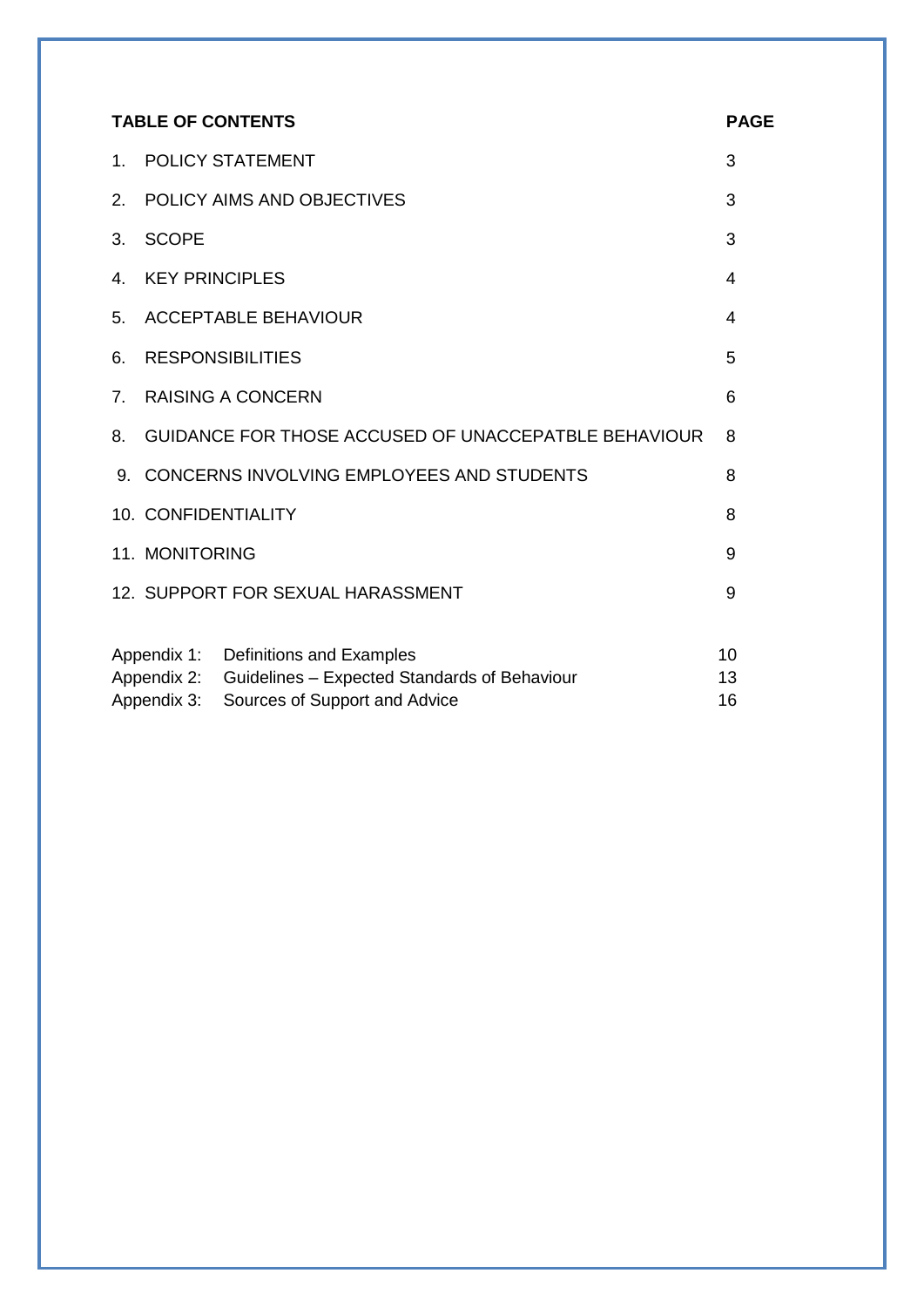## **1. POLICY STATEMENT**

- 1.1 Brunel University London is committed to providing a workplace that is free from bullying, intimidation, harassment or victimisation and where all employees and students are treated and treat others, with dignity, respect and courtesy.
- 1.2 The University's Equality, Diversity and Inclusion Policy for employment sets out our commitment to both the principles and the implementation of equal opportunities for all our employees. We value the diversity of our workforce and this is reflected in the core values of the University as set out in our Strategic Plan. We strive to eliminate unlawful discrimination and to promote our equality and diversity strategy within the context of prevailing legislation.
- 1.3 The University is determined to eradicate any harassment, bully and victimisation and maintains a zero-tolerance approach to such behaviour at work. The effects of unacceptable behaviour can be wide ranging and include:
	- damage to morale and engagement;
	- poor performance
	- increased absence (particularly stress related);
	- poor customer service;
	- increased employee turnover;
	- detrimental impact on university reputation;
	- possibility of legal action being taken.
- 1.4 Appendix 1 contains definitions and examples of harassment, bullying and victimisation.
- 1.5 Bullying and harassment may be dealt with as a disciplinary matter.

# **2. POLICY AIMS AND OBJECTIVES**

- 2.1 The purpose of this policy is to assist in maintaining a healthy working environment where unacceptable behaviour is identified, challenged and stopped. It aims to:
	- ensure the dignity of all employees at the University;
	- ensure that differences are respected and valued;
	- demonstrate our commitment to equality, diversity and inclusion;
	- set out the responsibilities of all parties in preventing bullying, harassment and victimisation;
	- outline the process to seek support if bullying or harassment occurs.
- 2.2 The policy is designed to ensure that employees are confident that should they bring a complaint in good faith, the matter will be taken seriously and dealt with sensitively and in line with the agreed procedures.

# **3. SCOPE**

- 3.1 This policy applies to all employees of the University.
- 3.2 The principles of this policy extend to our expectations of agency workers, contractors, honorary appointees, visitors and volunteers.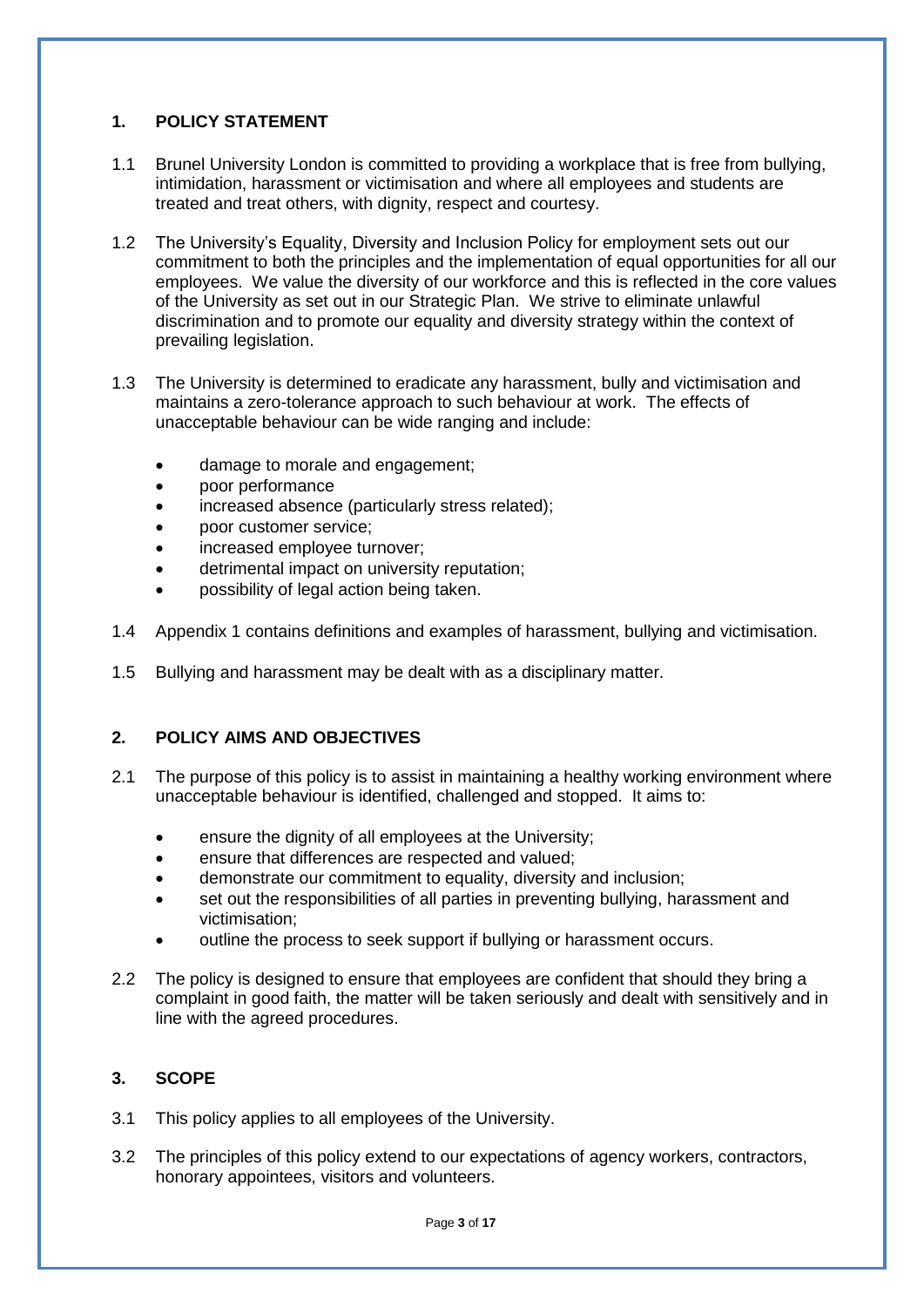- 3.3 This policy covers all places of work and work-related events including external business trips, field trips and work-related social events.
- 3.4 A separate Bullying and Harassment Policy is in place for students and is available from Student Services. Where concerns cross over with staff and student's advice should be sought from HR and student services in how to approach the issue.
- 3.5 In exceptional cases, a dignity at work issue may amount to potential criminal misconduct and may warrant police involvement, such as assault or sexual violence. In such circumstances the Head of Department and Human Resources Directorate will decide on the appropriate way forward in liaison with the individual and relevant authorities as appropriate.

### **4. KEY PRINCIPLES**

- 4.1 **Timeliness** Every reasonable effort will be made to deal with complaints in a timely manner, balancing the need to resolve issues quickly and the need to ensure they are dealt with fairly and appropriately, normally within 20 working days
- 4.2 **Confidentiality**  All information concerning dignity at work complaints must be treated in strictest confidence to protect those involved. Matters will be dealt with confidentially and sensitively by all parties involved.
- 4.3 **Awareness** Employees will be made aware of the acceptable standards of behaviour and this policy through the University's compliance training programme. Bespoke and ad hoc training on Dignity at Work can also be provided to departments/teams by the Human Resources Department.
- 4.4 **Equality, Diversity and Inclusion** At all stages, proper consideration should be given to the EDI implications and needs of the individuals involved to ensure that matters are dealt with in a fair manner.

### **5. ACCEPTABLE BEHAVIOUR**

- 5.1 All employees of the University are expected to:
	- treat all others with dignity, respect and courtesy
	- conduct themselves professionally
	- be pro-active in developing and maintaining effective working relationships
	- take appropriate action where there are difficulties in working relationships
- 5.2 Unacceptable behaviour may constitute a pattern of repeated behaviours in which individual incidents are borderline, but which taken together, breach the bounds of acceptability. The behaviour does not need to be ongoing; a single event of unreasonable behaviour is enough for an employee to make a complaint.
- 5.3 There are some types of behaviour that would always be considered to fall below the threshold of acceptability. These include assault, discrimination, harassment, bullying or victimisation.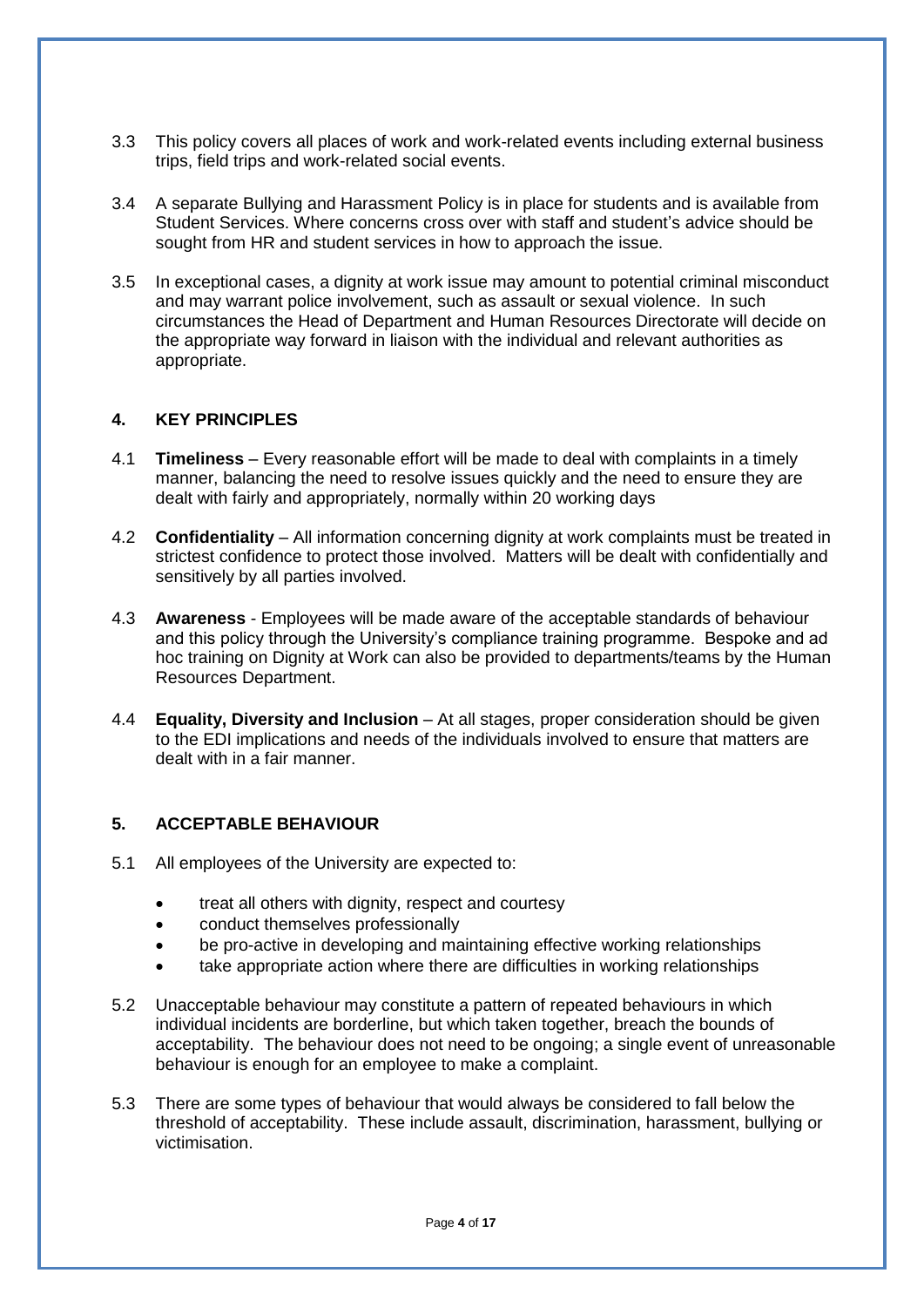- 5.4 Unacceptable behaviour should not be confused with normal managerial authority carried out in a professional and reasonable manner including legitimate, constructive and fair feedback regarding an employee's conduct or performance.
- 5.5 Appendix 2 contains guidelines on expected standards of behaviour.

## **6. RESPONSIBLITIES**

### **Employees**

- 6.1 All employees are expected to:
	- treat colleagues and other members of the University community with dignity and respect;
	- display courtesy in interactions;
	- value differences in others and the contribution they make;
	- report any witnesses or suspected incidents of bullying, harassment or victimisation immediately to their line manager or to one of the people listed in appendix 3 for support and/or advice;
	- adhere to the University's Equality, Diversity and Inclusion Policy.

### **Managers**

- 6.2 Managers and others in senior positions within the University have a responsibility to:
	- lead by example, facilitating an inclusive and respectful working environment in which employees also feel able to challenge inappropriate behaviour;
	- setting standards and ensuring appropriate workforce behaviours are maintained;
	- take prompt action to challenge and stop inappropriate behaviour when should it occur;
	- ensure that any concerns raised with them are acted upon in line with this policy;
	- report to their HR Business Partner any complaints of bullying and harassment reported to or witnessed by them.

### **Human Resources Directorate**

- 6.3 The Human Resources Directorate will:
	- provide training on equality, diversity, inclusivity including dignity at work;
	- provide guidance and coaching for managers to enable and empower them to deal with incidents as and when necessary;
	- provide advice to employees who wish to raise a dignity at work matter and to facilitate additional support as necessary;
	- monitor and report on dignity at work instances;
	- ensure the dignity at work policy (and grievance procedure if necessary) is followed fairly and consistently;
	- help to maintain and develop the anti-harassment advisor's network.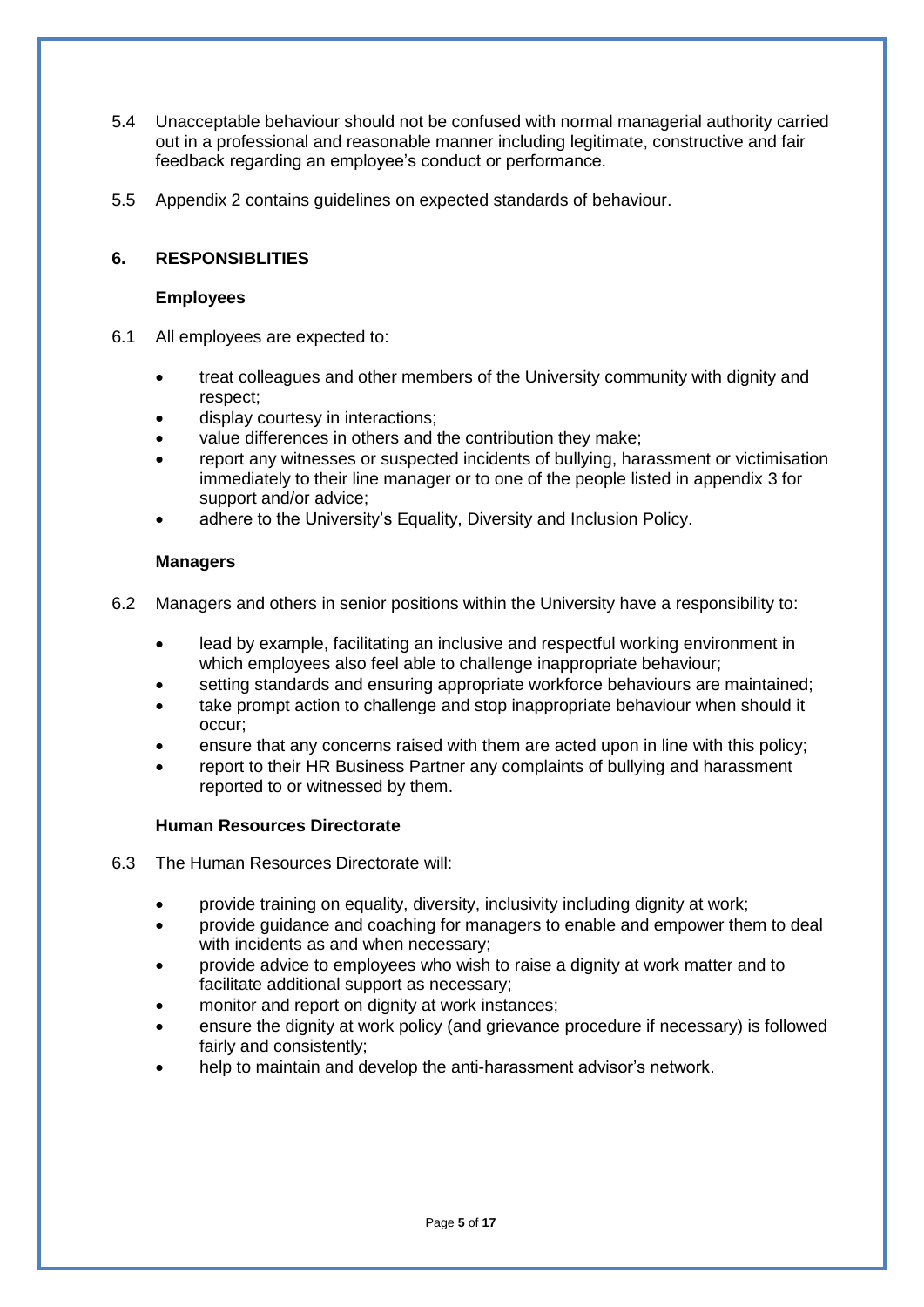# **7. RAISING A CONCERN**

### 7.1 **Informal Resolution**

- 7.1.1 Every effort should be made to stop the perceived offensive behaviour informally. Often a person will not realise their behaviour is unwelcome or upsetting. An informal discussion may help them to understand the effect of their behaviour and agree to change it.
- 7.1.2 Employees who witness unacceptable behaviour, as well as those whom experience it directly, are encouraged to raise their concerns with the relevant individual in the first instance if possible. It is important to raise concerns as soon as possible after the event so that details are still fresh in people's minds.
- 7.1.3 Workers, third parties and trade union representatives can also raise concerns under this policy.
- 7.1.4 When raising a concern, the employee should politely explain to the person that what they have said or done that has caused offense, how it has made them feel and ask them to stop it immediately.
- 7.1.5 Some employees will feel able to approach the other person on their own but others may find it more difficult in which case they could contact the following people in confidence for support:
	- Line manager;
	- Anti-Harassment Advisor;
	- A member of the HR Business Partnering Team;
	- A member of the Equality and Diversity Team;
	- Trade Union representative;
	- Staff networks representatives;
	- Staff development.
- 7.1.6 Where the employee still feels unable to approach the person directly they should discuss the matter with their immediate line manager. If their line manager is the subject of the concerns, then the employee should report to the next level of line management.
- 7.1.7 The line manager should assess the situation and advise on the most appropriate intervention to resolve the matter. This may include:
	- the line manager assisting the employee to raise their concerns with the person concerned;
	- the line manager may decide to meet confidentiality with both parties, either separately or together so that there is an understanding of the behaviour, its effect and an agreed outcome on what changes are necessary;
	- if the employees are in different departments, the relevant line managers may work together to try and resolve the matter – they may decide to meet with their direct reports either separately or together so that there is an understanding of the behaviour, its effect and an agreed outcome of what changes are necessary;
	- using another source of support and advice (see appendix 3);
	- the use of an independent mediator;
	- seeking further advice, support, bespoke training, counselling or mentoring from the Human Resources Directorate.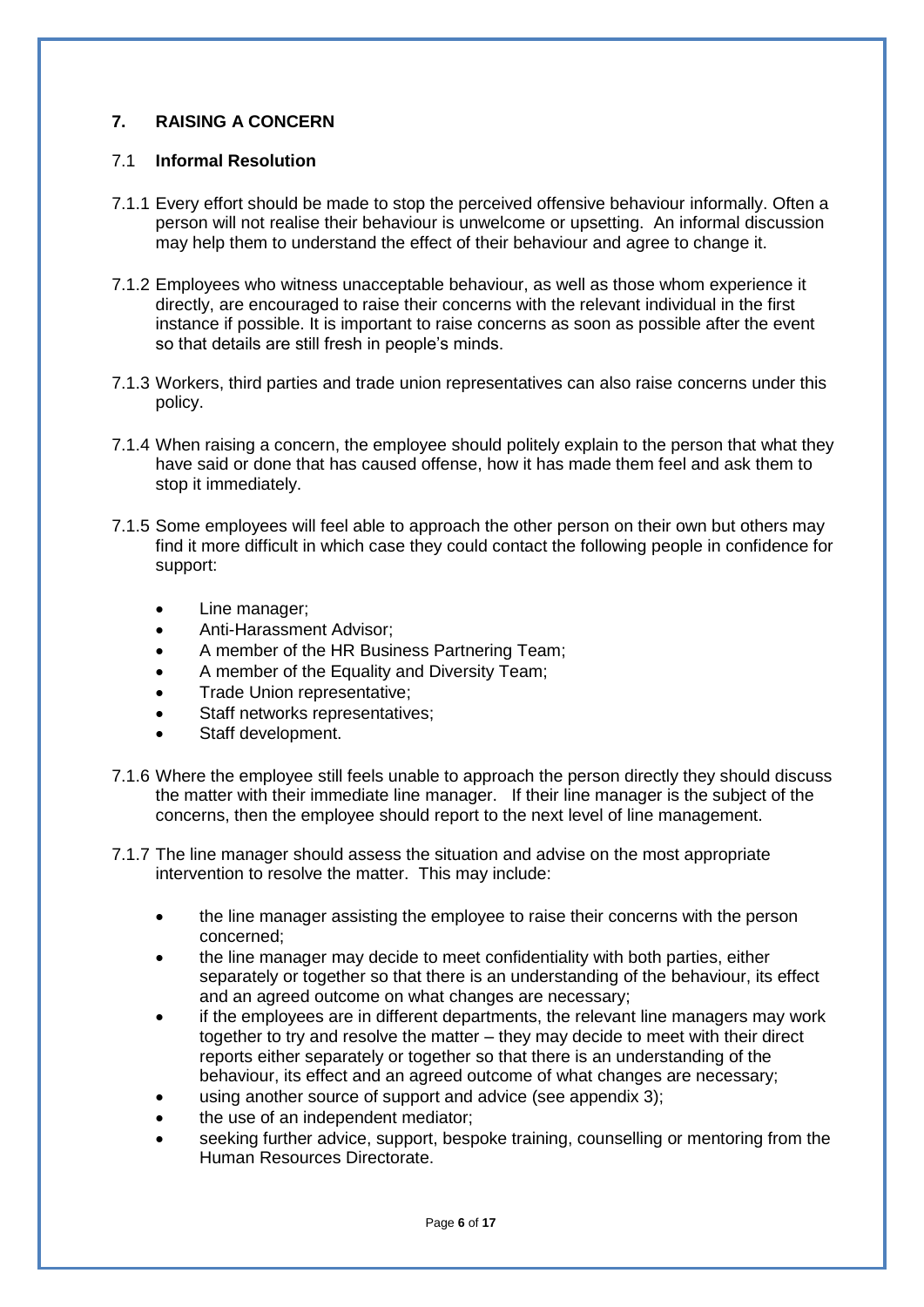This is not an exhaustive list and other options may be possible.

- 7.1.8 Line managers should keep a note of any discussions relating to the informal complaint and should monitor the situation and follow up as necessary to ensure there is no repetition of the problem.
- 7.1.9 In some circumstances, the line manager may conclude that a disciplinary offence has occurred and that the University's Disciplinary Policy and Procedures should be invoked. In such an event the line manager should contact their HR Business Partner for further advice.
- 7.1.10 It is advised that those who experience unacceptable behaviour keep a record of any incidents that occur and any attempts to address the issue, noting the dates, times and circumstances, any documentary evidence (e.g. emails) and the names of a witnesses. This will be a useful record in the event that there is a need to use formal procedures to deal with the concerns.
- 7.1.11 Raising concerns informally, will not preclude employees from raising a formal complaint at a later stage.

### 7.2 **Mediation**

7.2.1 In some cases, mediation might be helpful in resolving a dignity at work matter. Mediation is a process of dispute resolution, in which an impartial third party (mediator) facilitates a series of individual and joint meetings with the parties to identity a resolution on an informal basis. The University may suggest mediation, however both parties will need to agree to attend. All mediators will be fully trained. The University uses both internal and external mediators.

7.2.2 Further information on mediation is available from the Human Resources Directorate.

### 7.3 **Formal Grievance Procedures**

- 7.3.1 In most cases, informal measures should be sufficient to resolve concerns and stop the unacceptable behaviour. However, if the employee feels that their complaint has not been resolved or if the perceived unacceptable behaviour continues, the employee may choose to raise a formal grievance under the formal stage of the University's Grievance Policy and Procedure to seek to resolve their complaint.
- 7.3.2 In exceptional cases, where the matter is of such a serious nature, it may be appropriate to invoke formal procedures immediately. If you believe this may apply to your circumstances, please seek advice from the Human Resources Directorate.
- 7.3.3 The University's Grievance Policy and Procedure is available on the Human Resources IntraBrunel webpages. Further advice is also available from the Human Resources Directorate. Employees may also wish to discuss the formal procedure with an Anti-Harassment Advisor and/or their trade union representative.
- 7.3.4 Formal complaints should be submitted in writing to the Human Resources Directorate outlining:
	- the person whose behaviour is causing concern;
	- the type of behaviour including specific examples;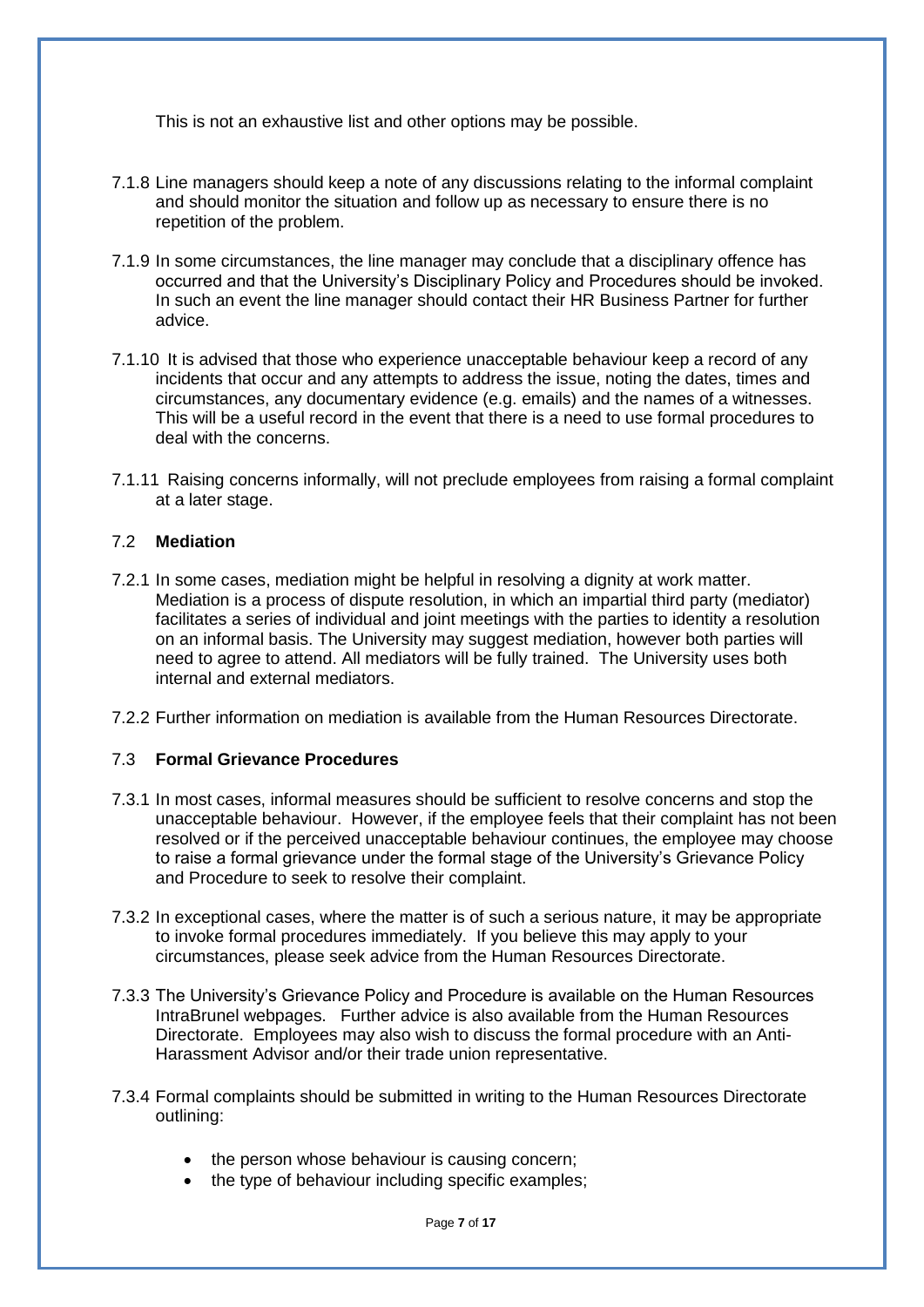- dates, times and locations of incidents;
- any records kept (for example diary notes);
- details of any witnesses;
- any actions taken previously to address the concerns informally.

# **8. GUIDANCE FOR THOSE ACCUSED OF UNACCEPTABLE BEHAVIOUR**

- 8.1 The University recognises that it can be distressing for an employee to have a complaint made against them, particularly if they do not consider their behaviour to have been unreasonable or inappropriate. However, complaints should not be ignored as everyone had the right to decide what behaviour is acceptable to them and to have their feelings respected by others.
- 8.2 If an employee is approached by a colleague and told that their behaviour is causing offence they should:
	- remain calm and listen to the points made without interrupting;
	- allow their colleague to explain how they feel;
	- seek clarification if necessary the behaviour causing distress or offense;
	- discuss how they might remedy the situation and work together more effectively;
	- apologise if appropriate.
- 8.3 In some cases, an employee may have offended a colleague without intending to, in which case the other employee may be willing to accept an apology and an assurance that they will be careful to avoid behaving in a way that might cause offence. Providing the employee does not repeat the behaviour that has caused offence, this is likely to be the end of the matter.

# **9. CONCERNS INVOLVING EMPLOYEES AND STUDENTS**

9.1 In circumstances where concerns involve employees and students, the initial process followed will be the policy that relates to the complainant (Dignity at Work for Employees and Bullying and Harassment for Students). Any resultant action will be in line with the most appropriate procedure for that individual. Where needed, the Human Resources Directorate and Student Services Team will work together to ensure that the matter is dealt with fairly and as quickly as possible for all concerned.

# **10. CONFIDENTIALITY**

10.1 Confidentiality is very important in dealing with cases of potential harassment, bullying and victimisation to protect those involved. Information relating to the matter/incident will only be divulged to relevant people with the complainants consent, including witnesses, trade union representatives and work place colleagues, on a need to know basis. The University however does have a duty of care to its staff and if HR feel an employee may be in danger may intervene. Any breach of confidentiality will be treated seriously and may result in disciplinary proceedings.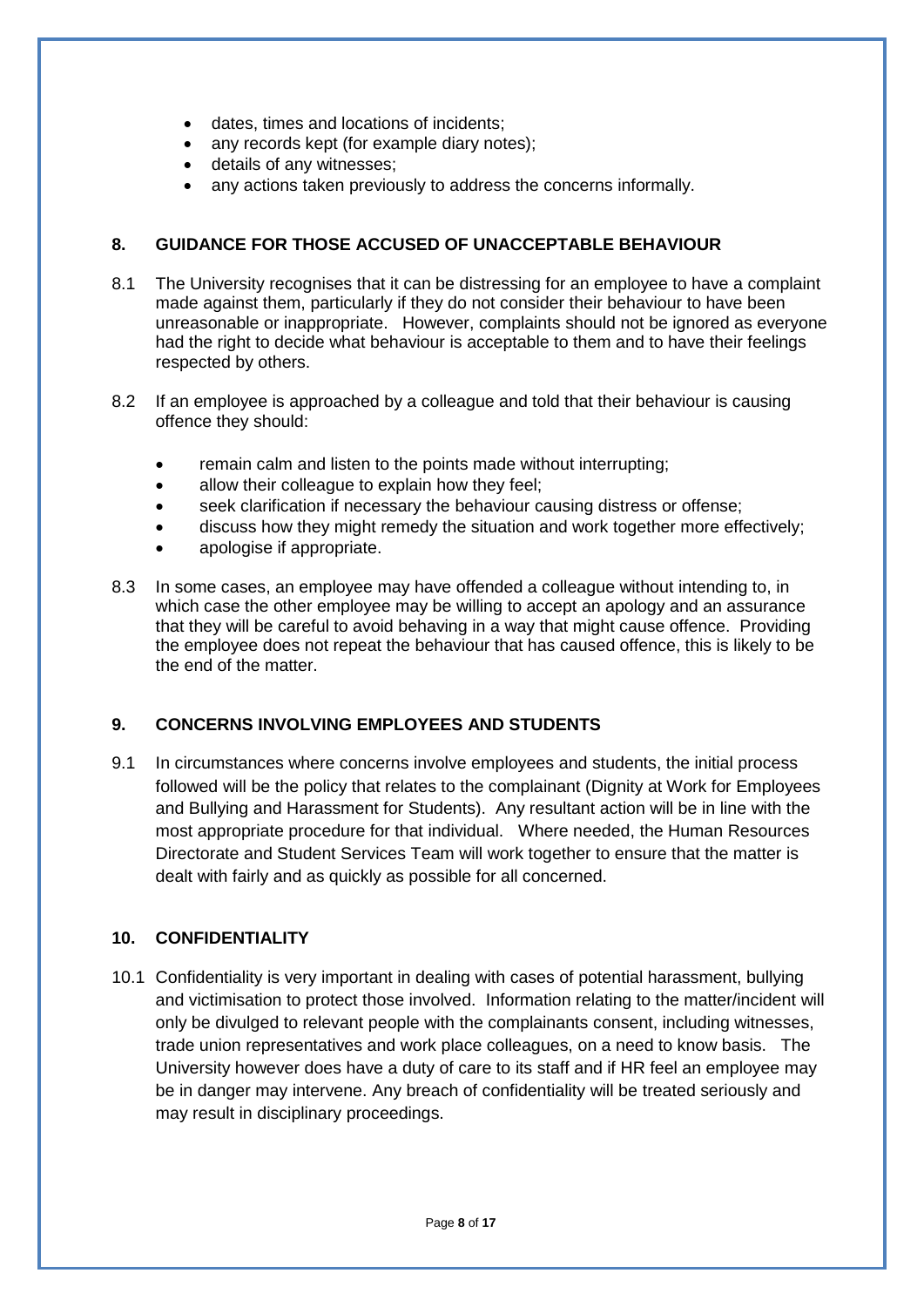### **11. MONITORING**

- 11.1 The University monitors dignity at work allegations that are raised with the Human Resources Directorate (including the Equality, Diversity and Inclusion Team) directly as well as those raised informally through the Anti-Harassment Advisors.
- 11.2 The Human Resources Directorate reports statistical data on dignity at work complaints in the annual EDI Report.
- 11.3 Employees are also asked for their views on bullying and harassment in the workplace as part of the two-yearly employee engagement survey, the results of which are reviewed by the Executive Board, HR/EDI Committee and developed into departmental action plans as necessary.

### **12. Support for Sexual Harassment**

Brunel University does not tolerate any form of sexual violence, harassment or abuse and expects all members of the University community, its visitors and contractors to treat each other with respect, dignity and consideration. Any form of sexual violence or harassment should be addressed promptly and any member of the University who feels they have been subject to violence or harassment should be supported including making a formal complaint if appropriate.

The University recognises that it takes a great deal of courage to talk about experiences of sexual assault and violence. The information that staff disclose will be treated in confidence as far as possible. Information will be shared on a need to know basis to arrange the appropriate support, of if the University assess that staff may be in danger.

The direction of support provided will be led by the employee and the University will work with you to see what the next steps will be and how the employee would like to prioritise those. We may offer you a referral to an external agency such as a sexual assault referral centre or the police, where there are specialists who can give you medical help and advice.

The University will appropriately manage contact between all parties concerned.

The University has an employee assistance programme which offers a counselling service which is free and confidential for all staff to use. There are professional trained counsellors available. Counselling is not designed to erase what has happened, but rather help the individual think about new ways to think about it, help mobilise your resources and feel more in control.

The University's [Sexual Violence and Sexual Harassment Policy](https://www.brunel.ac.uk/about/administration/policy?id=52585b3f-4799-4402-97c3-98348cd0c463) further details support available for employees.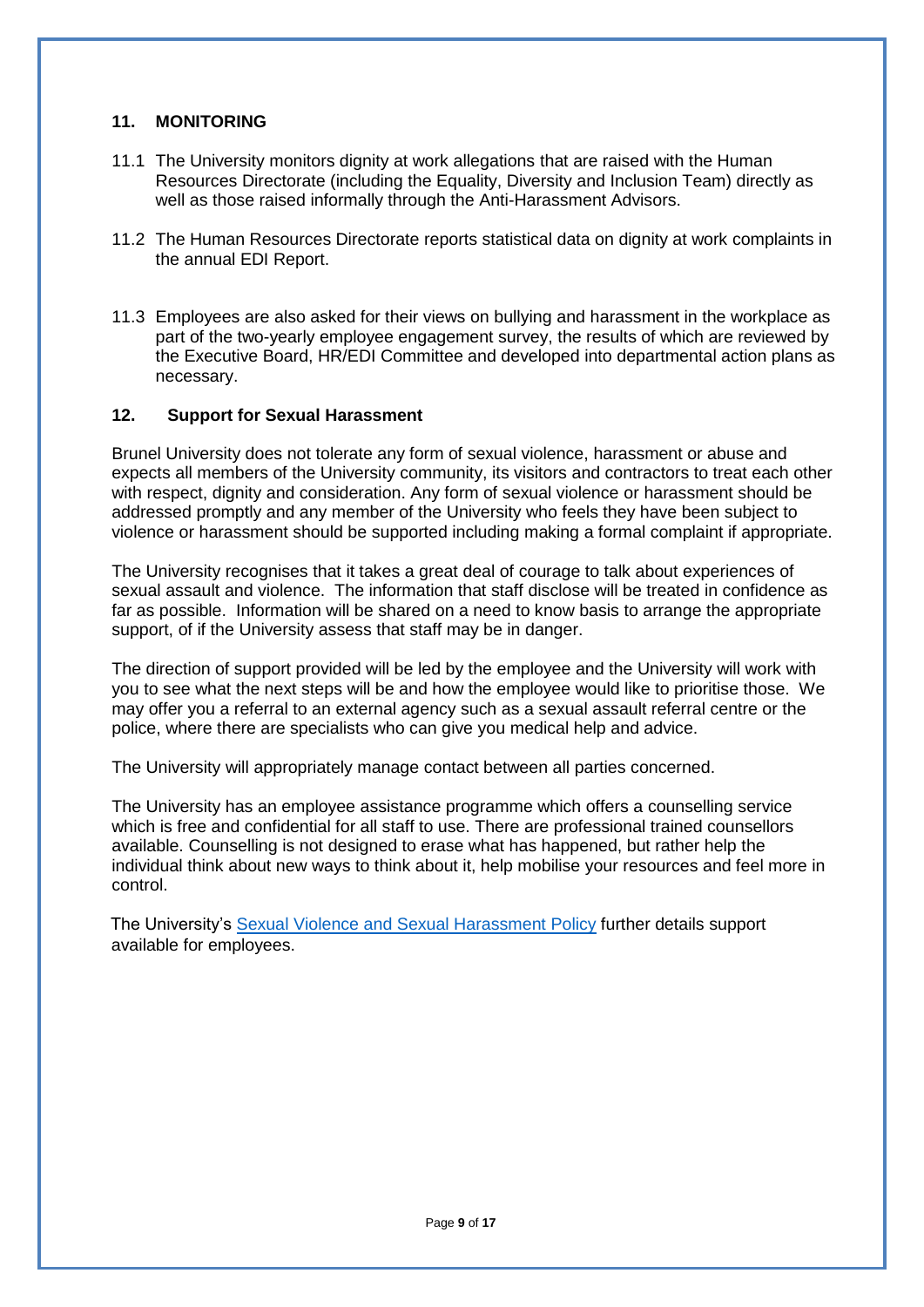

# **Dignity at Work Policy (Bullying and Harassment)**

# **Appendix One: Definitions and Examples**

# **1. HARRASSMENT**

The Equality Act 2010 defines harassment as:

"Unwanted conduct related to a protected characteristic, which has the purpose or effect of violating an individual's dignity or creates an intimidating, hostile, degrading, humiliating or offensive environment"

Harassment may be a single act or persistent behaviour and will amount to unlawful discrimination if it relates to one of the nine protected characteristics under the Equality Act:

- Age
- Disability
- Gender reassignment
- **Ethnicity**
- Religion/belief
- Sex
- Sexual orientation
- Pregnancy/maternity
- Marriage/Civil partnership

The University also finds harassment relating to caring responsibilities, gender identity and working status (i.e. working part time) unacceptable.

The Protection from Harassment Act 1997 also makes harassment potentially a criminal offence and gives the harassed party the right to legal redress.

Examples of behaviour which is likely to constitute harassment are:

- verbal abuse including verbal threats, derogatory name calling, insults, ridicule or belittling of another person;
- physical assault or threat of violence
- intrusive behaviour invasion of personal space, pestering, spying or stalking
- persistent, unwelcome contact including text messages, emails, phone calls, gifts
- exclusion from normal conversation in the work environment or from social events
- deliberately undermining someone by spreading malicious lies, making insulting comments or bringing a vindictive allegation of unacceptable behaviour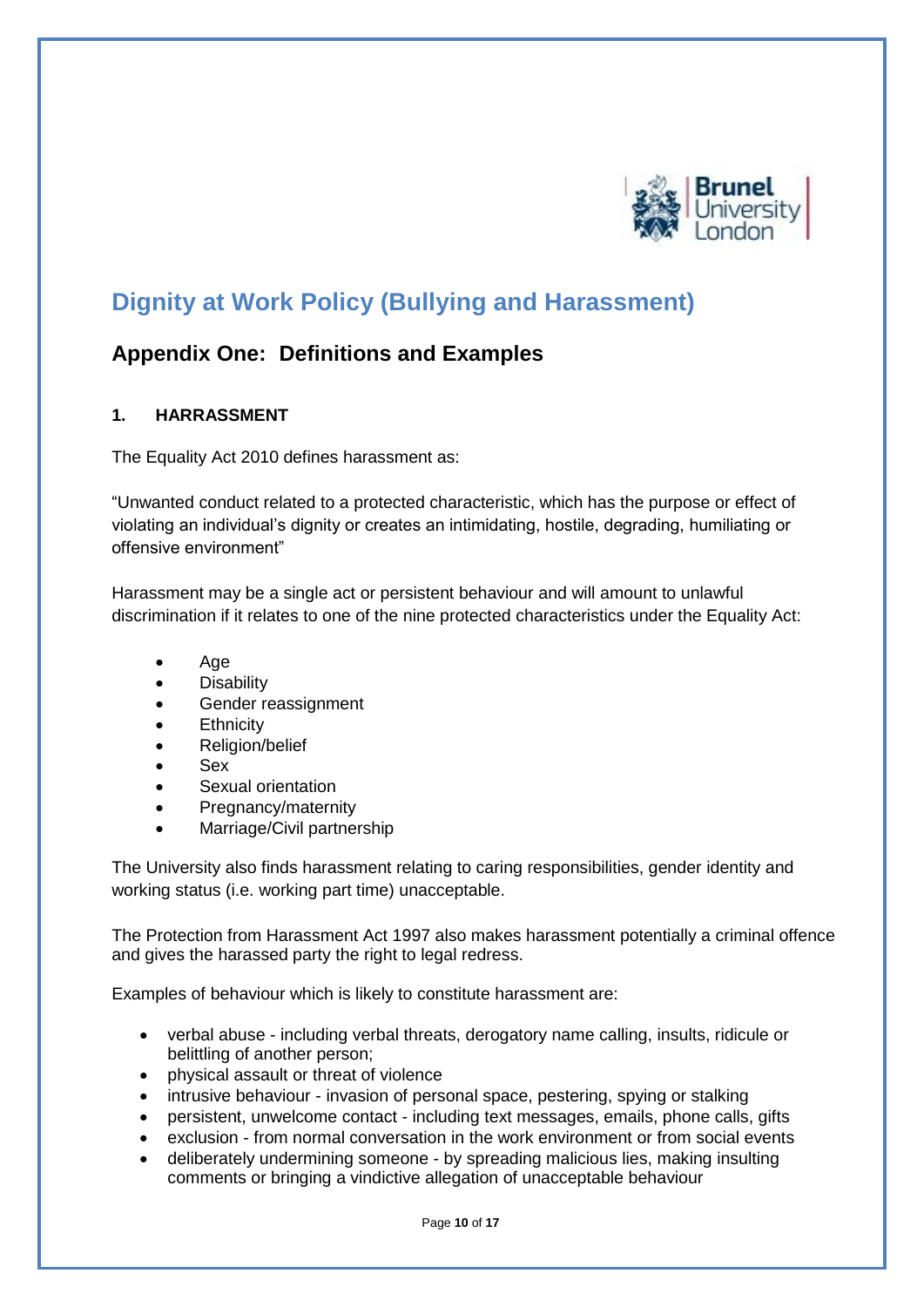- display or circulation of abusive or offensive materials on paper or electronically;
- sending offensive text messages
- using humour to put another person or group of people down e.g. telling jokes that are sexist, racist or about an individual's sexual orientation

The complainant need not possess the relevant protected characteristic themselves.

# **2. BULLYING**

Bullying is defined by the Advisory, Conciliation and Advice Service (ACAS) as offensive, intimidating, malicious, insulting behaviour and/or an abuse or misuse of power that undermines, humiliates or denigrates. This can occur from both upwards and downwards, so those in senior positions abusing their authority as well as those in junior positions behaving unacceptably.

The University regards bullying and harassment as unacceptable. It is important to note that behaviour/conduct may constitute bullying and harassment despite the intentions of the person whose behaviour is in question.

There is a difference between bullying and harassment and fair management. Bullying and harassment is unfair and undermines someone's efforts to perform well. Fair management allows managers to give fair and constructive feedback and set achievable targets, as well as standards of behaviour in relation to their team's jobs, grades and level of responsibility. Managers should have regular 121 meetings with their employees so that feedback can be given which should be a balance of positive appraisal as well as any concerns (if there are any). This should be done fairly and constructively. A differing view or opinion to that of your manager will not necessarily constitute bullying and harassment unless the concerns raised or dealt with in an unfair way.

Freedom of speech and academic freedom are protected in law. Academic debate will not in and of itself constitute harassment. Debate should be conducted respectfully and without creating an intimidating, hostile, degrading, offensive or humiliating environment for others

Examples of behaviour which is likely to constitute bullying are:

- psychological intimidation, humiliation, excessive and/or unreasonable criticism or fault finding of any colleague or peer
- asserting a position of superiority in an aggressive, abusive or offensive manner, including via electronic media
- preventing an individual progressing by intentionally blocking promotion or training opportunities
- preventing access to resources
- unfair allocation of work and responsibilities or setting unreasonable goals or targets in work
- abuse of power or behaviour that causes fear or distress for others
- acting unreasonably by failing and refusing to listen, reflect and take appropriate account of the position or needs of other people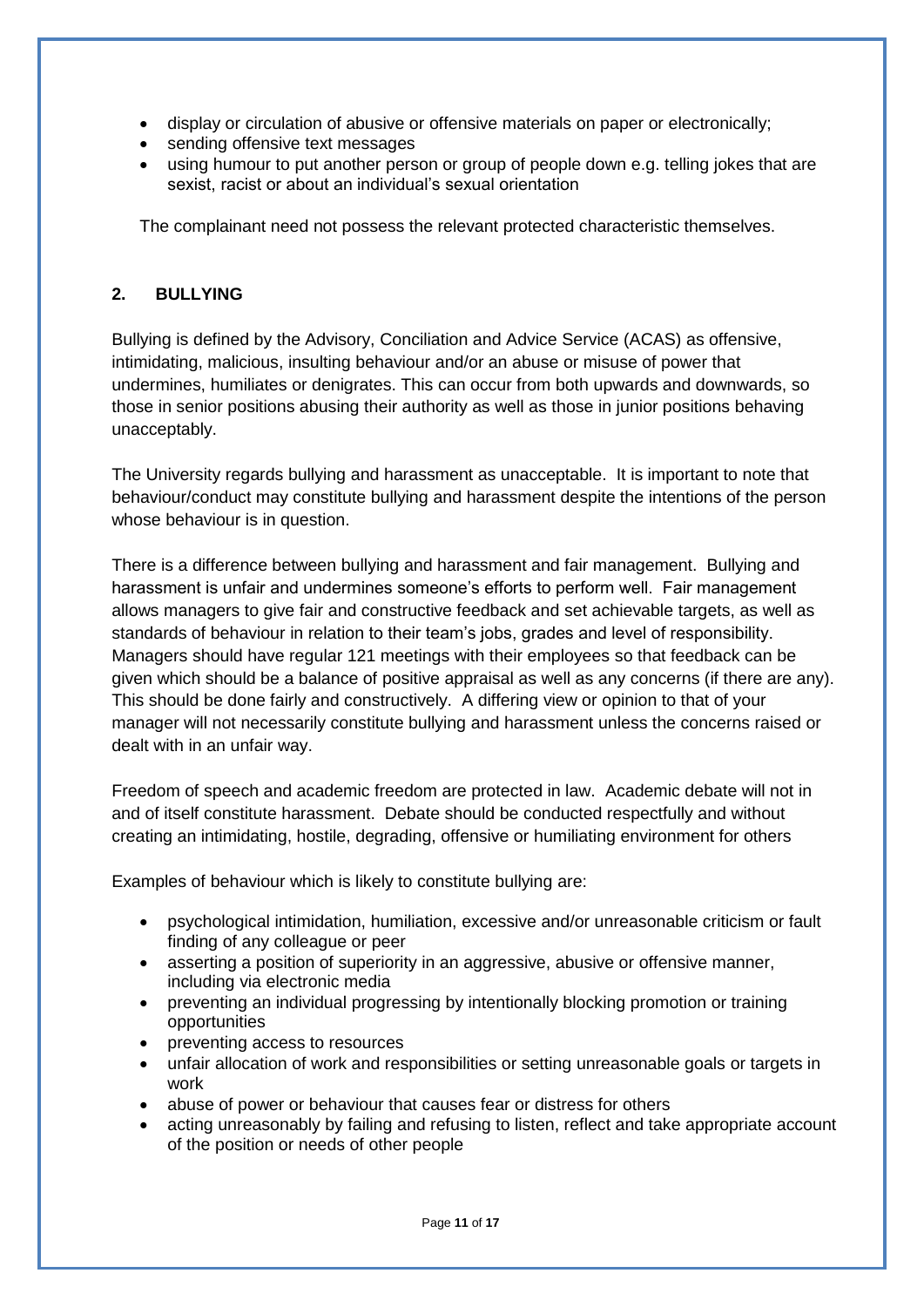• withholding work by refusing to delegate appropriately, punishing competent people by removing their responsibilities, unreasonably limiting their access to facilities, treating people in an unprofessional manner, or refusing to follow agreed and fair procedures

**Cyber Bullying -** Online behaviour is considered equivalent to face-to-face behaviour. Employees must not engage in any conduct online that would not be acceptable in the workplace or that is unlawful. For example, making derogatory remarks, bullying, intimidating or harassing other users, using insults or posting content that is hateful, slanderous, threatening, discriminatory or pornographic. This includes conduct that impacts on work using social media (e.g. Twitter, Facebook or personal blogs, etc.), which may have been written out of working hours or using personal equipment.

The University's IT Acceptable Use Policy provides further guidance.

# **3. VICTIMISATION**

Employees are protected from victimisation under the Equality Act 2010. Victimisation is defined as occurring when an employee is treated unfairly because they have made or supported a complaint or raised a complaint under the Equality Act, or because they are expected of doing so.

Victimisation can be described as subjecting an employee to unfavourable treatment because in good faith they have:

- taken out court proceedings under the Equality Act, other similar legislation or they have indicated their intention to do so;
- given evidence or information in connection with the proceedings;
- participated in an investigation of a complaint, or participated in any disciplinary hearing arising from an investigation
- made an allegation that a person has harassed or unlawfully discriminated against them;
- made a relevant pay disclosure.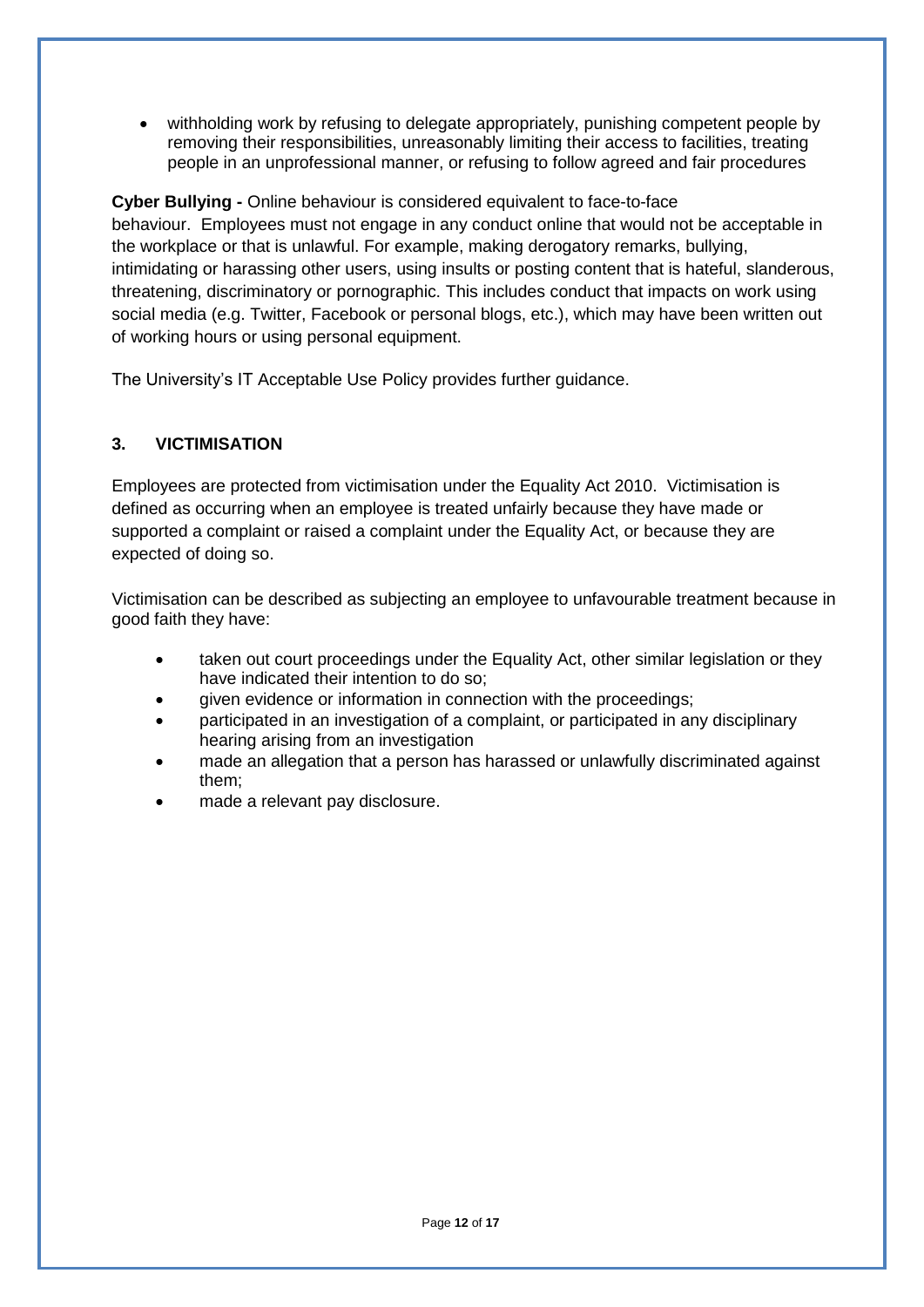

# **Dignity at Work Policy (Bullying and Harassment)**

# **Appendix Two: Guidelines – Expected Standards of Behaviour**

It is difficult to define 'unacceptable behaviour as in most cases it is the effect the behaviour has on the recipient that makes it unacceptable. The following can only be used as a guide to assist in understanding what may be offensive whether intentional or not. It is not an exhaustive list of all behaviour that may be offensive or unacceptable, merely a guide as to the types of behaviour that may be included.

Examples of appropriate and unacceptable behaviour standards:

Holding a team meeting regularly outside normal working patterns, which also can be potentially discriminatory against those with caring responsibilities for dependents - **Unacceptable**

Holding a team meeting during the normal core working hours of all workers. - **Appropriate**

Giving an individual constructive criticism about his/her work in front of colleagues - **Unacceptable**

Making an appointment with an individual to meet in private, to give constructive criticism about his/her work. - **Appropriate**

A manager sending a derogatory written response e-mail dismissing a colleague's report or proposals. - **Unacceptable**

A manager offering a meeting to discuss a colleague's report or proposals. - **Appropriate**

Team member using inappropriate language and/or raised voice to manager in front of peers. - **Unacceptable**

Team member asking to have a meeting with manager to express their opinion in a calm manner. – **Appropriate**

This is not an exhaustive list.

### **Unacceptable Non-Verbal Behaviour**

- Ostracising / freezing out
- Withholding essential information, resources or training without good reason
- Setting impossible tasks
- Changing priorities or objectives unreasonably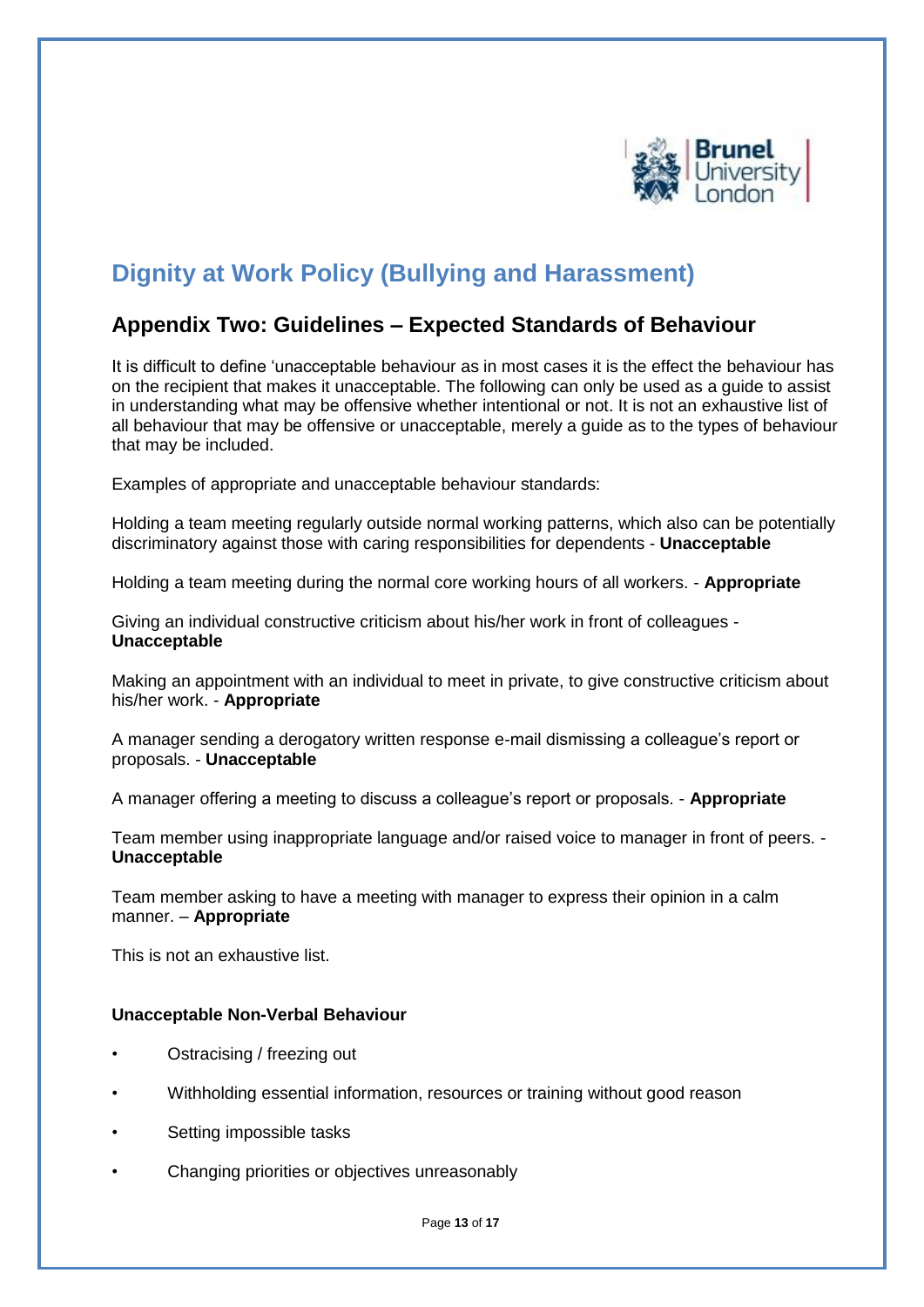- Unreasonable allocations of duties or work
- Isolating, excluding behaviour
- Deliberate wrongful attributions of blame
- Excluding part time workers from training and development
- Racist graffiti
- Staring/Leering
- Getting too close
- Taking unauthorised or inappropriate photographs

### **Unacceptable Verbal Behaviour**

- **Shouting**
- **Swearing**
- Abuse
- **Nicknames**
- Malicious gossip
- Public reprimand / humiliation
- Belittling, patronising comments
- Persistent reminders of past failures
- Unnecessary phone call to someone's home or mobile without good reason
- Making fun of disability, using inappropriate terms, e.g. cripple, spastic, handicapped or mimicking speech impairment
- Making fun of age
- Questioning ability due to age
- Racist jokes/ ridicule
- Homophobic jokes/ ridicule
- Bi-phobic jokes/ridicule
- Transphobic jokes/ ridicule
- Sexual/ explicit jokes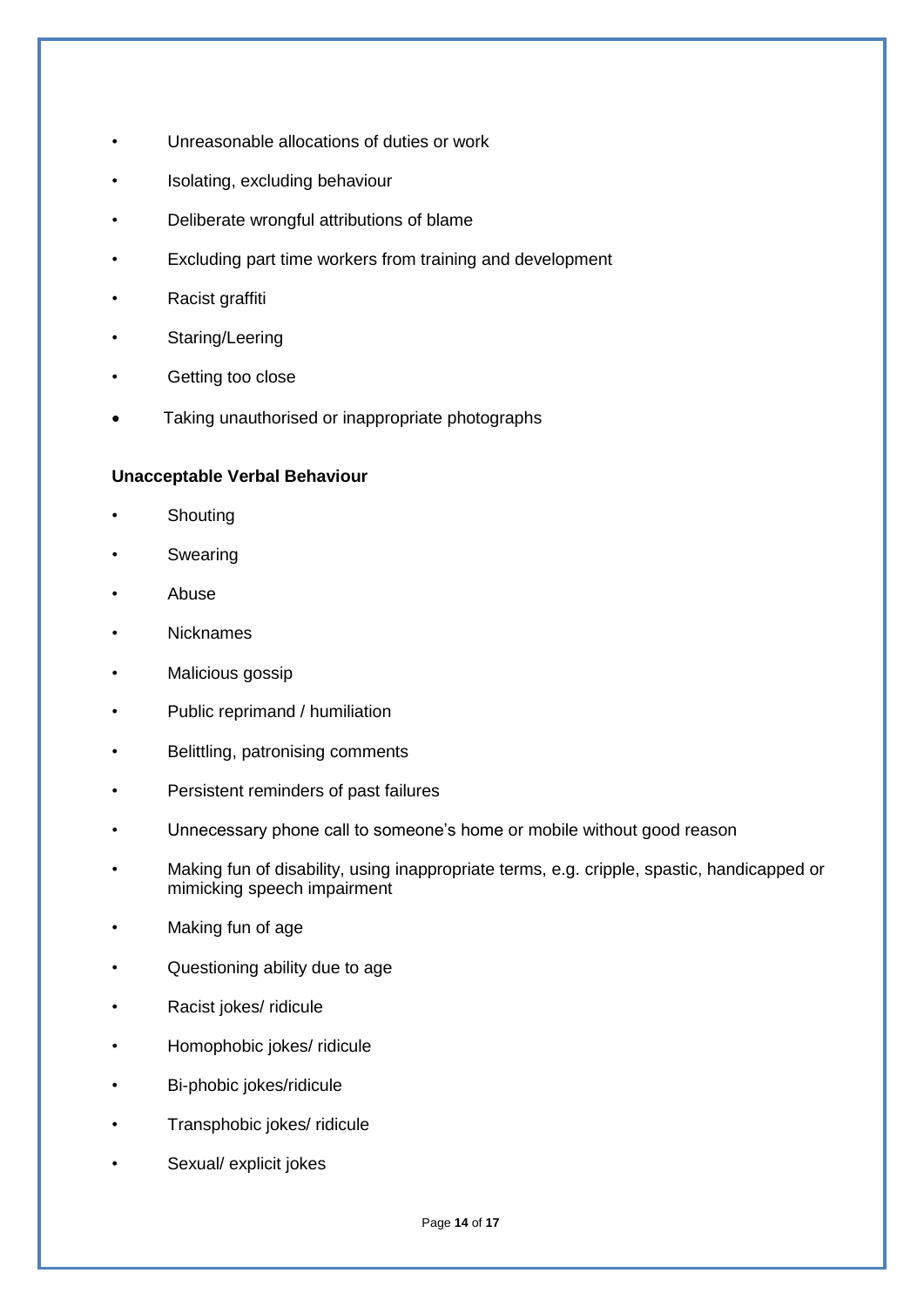- Suggestive, explicit language
- Other unwanted comments or jokes regarding protected characteristics

### **Unacceptable Physical Behaviour**

- Striking / hitting
- Grabbing a person
- Pushing / jostling
- Practical jokes
- Initiation ceremonies
- Damaging / stealing a person's property
- Hiding a disability aid
- Moving a wheelchair without asking the users permission
- Unsolicited touching of a visually impaired person
- Unnecessary touching
- Indecent exposure
- Stalking/ following

This is not an exhaustive list and each case will be taken on its own merits.

Singling out people because of their gender, gender identity, race, disability, religion or belief, age, sexual orientation, gender reassignment and responsibilities for dependents or marital status can also constitute harassment even without any specific references to gender, race etc.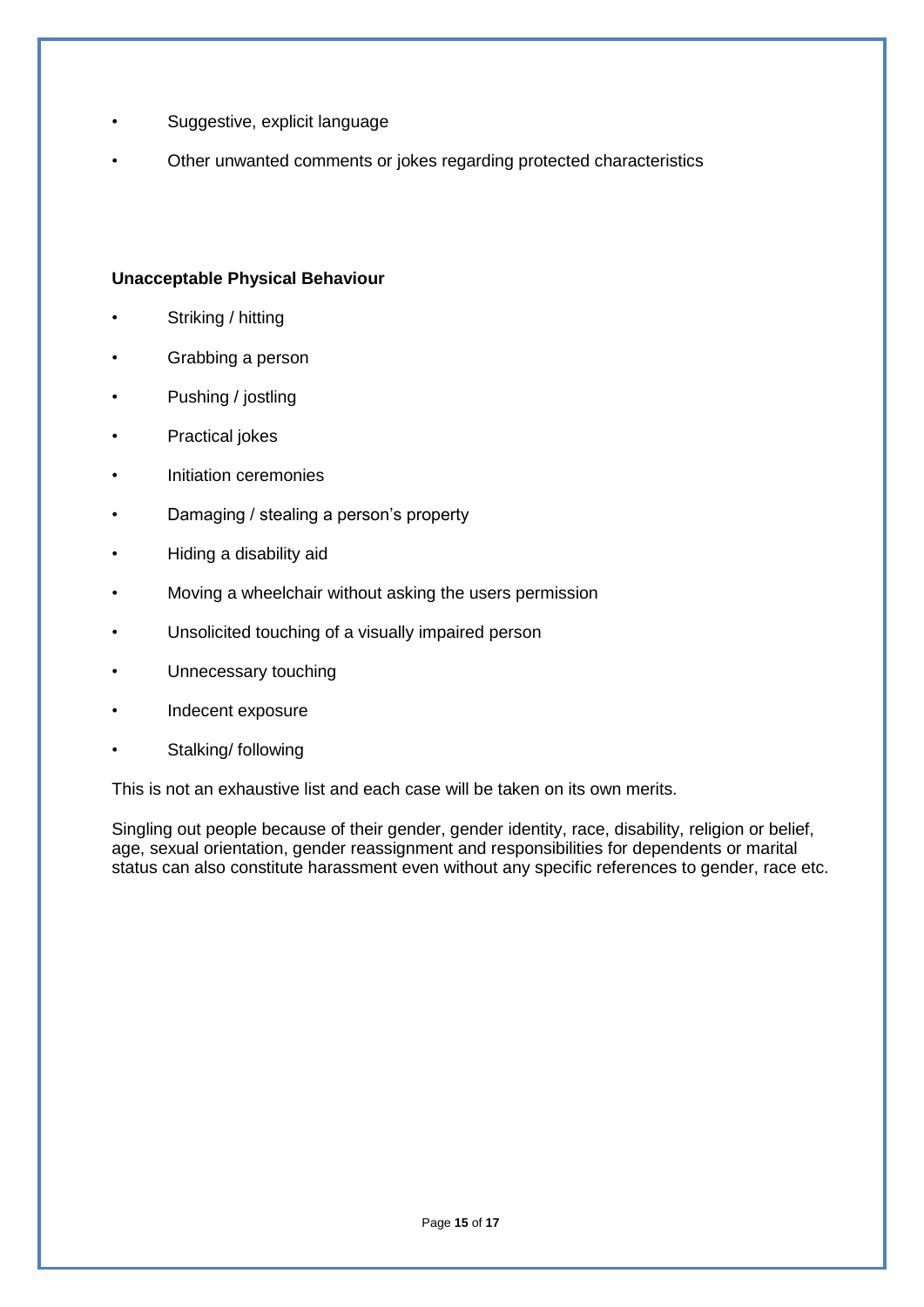

# **Dignity at Work Policy (Bullying and Harassment)**

# **Appendix Three: Sources of Support and Advice**

Employees who feel they have been subjected to or witnessed behaviour that they consider is inappropriate have several people who they can contact for support and advice on how to resolve the situation.

### **Anti-Harassment Advisors**

Anti-Harassment Advisors will provide confidential support to employees who wish to raise concerns about bullying and harassment. They will provide guidance on possible options. They have received training in relation to their role and are supported by the Equality, Diversity and Inclusion Manager for staff.

The contact details for the Anti-Harassment Advisors can be found [here.](https://staff.brunel.ac.uk/directorates/hr/valuing-you-equality-diversity-and-inclusion/dignity-at-work)

### **Equality, Diversity and Inclusion (EDI) Team**

The Equality, Diversity and Inclusion manager for employees works with the anti-Harassment advisors to resolve concerns informally. The team can be contacted on [edi@brunel.ac.uk](mailto:edi@brunel.ac.uk)

# **HR Business Partnering Team**

Advice and support can be obtained from the Human Resources Business Partners attached to the Department/College. The contact details for the relevant Business Partnering team can be found [here.](https://staff.brunel.ac.uk/directorates/hr/about-hr)

### **Line Manager**

Advice and support can be sought from your line manager however, if the line manager is the alleged harasser, please contact the Equality, Diversity and Inclusion Team or an Anti-Harassment Adviser.

### **Trade Unions**

Brunel has four trade unions that can offer advice and support (you normally need to be a member of the trade union). Their details can be found [here.](https://intra.brunel.ac.uk/Pages/trade-unions.aspx)